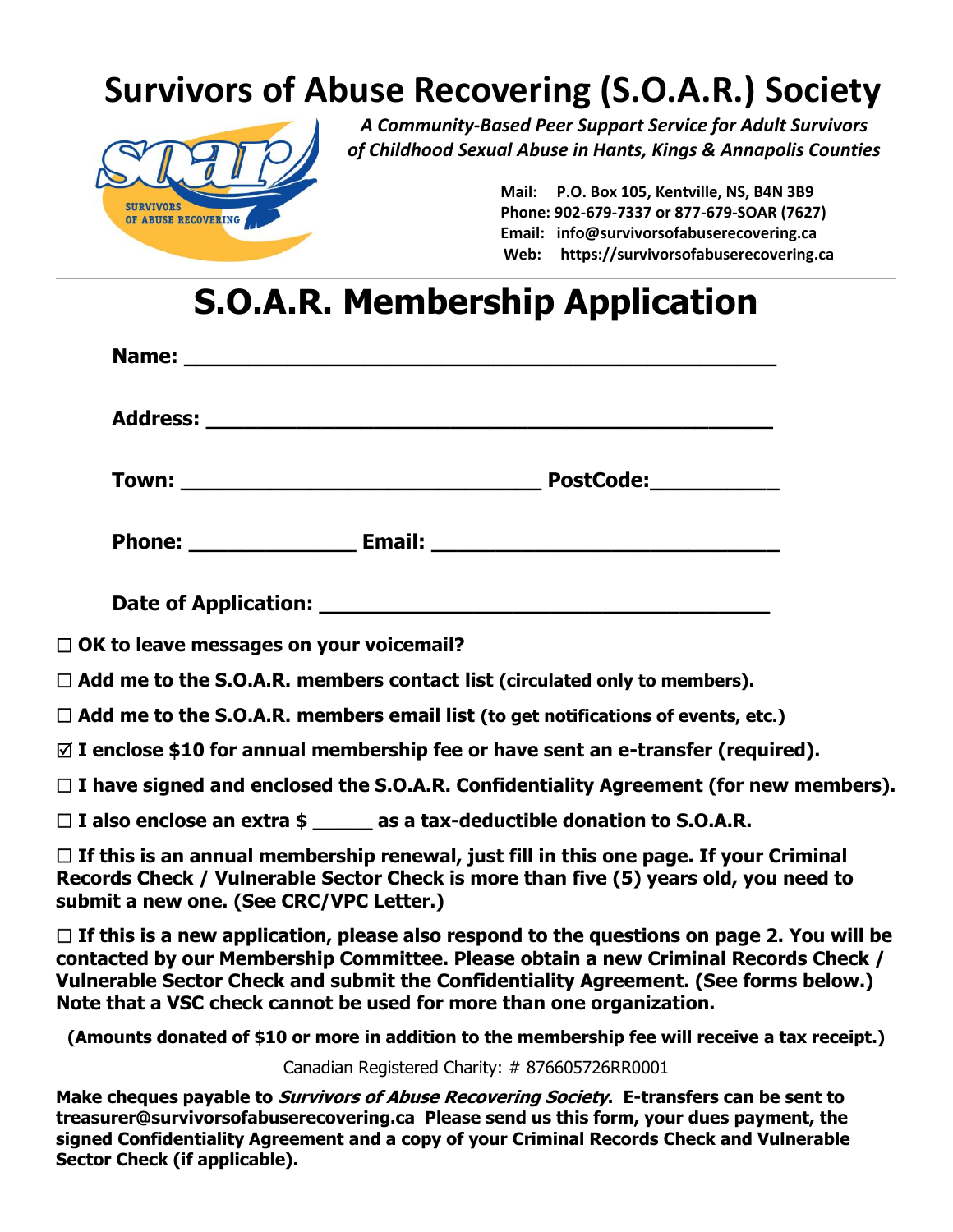# **S.O.A.R. Membership Application – Page 2 Questions for New Applicants**

- 1. How and where did you find out about S.O.A.R.? (e.g. Brochure / Google / Library / Friend / Facebook / Referred by…, etc.)
- 2. What experience or knowledge do you have of issues of childhood sexual abuse?

3. What skills or resources can you bring to S.O.A.R.?

- 4. How do you see yourself contributing? (Check all that apply)
	- a.  $\Box$  Educational Programming
	- b.  $\Box$  Peer Supporter (must be a survivor and take the training)
	- c.  $\Box$  Public Relations
	- d.  $\Box$  Fund Raising / Grant Writing
	- e.  $\square$  Board Member
	- f.  $\Box$  Other. Please specify:
- 5. What experience do you have volunteering with other organizations?
- 6. Are there people or organizations that you would like to use as references?

Thank-you! Someone from the Membership Committee will be in touch shortly.